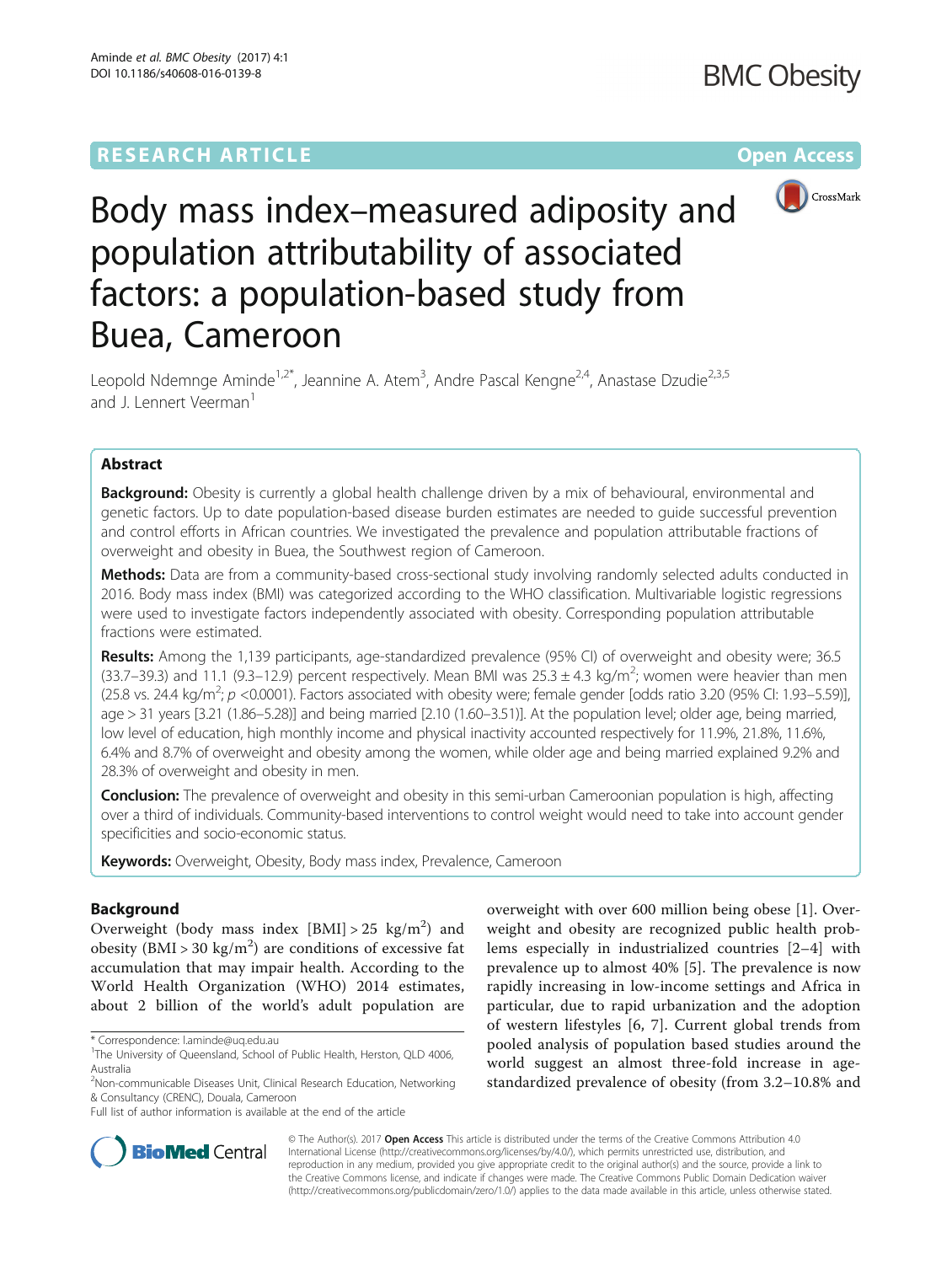6.4–14.9% for men and women respectively) over the last four decades [[8](#page-9-0)].

In sub-Saharan Africa, South Africa seems to carry a significant burden of obesity [[9\]](#page-9-0) with adult population prevalence of over 30%, largely due to its comparatively higher level of urbanization. In Nigeria, Okpechi et al. using the WHO STEPwise approach in a populationbased cross-sectional study in Abia State found prevalence of overweight or obesity of 33.7% [\[10](#page-9-0)]. Similarly, a population survey among 1,521 Nigerian adults found overweight and obesity rates of 32.2% and 19.6% for men and 29.8% and 36% for women respectively [\[11](#page-10-0)]. Data from Ghana among financial institution workers showed over half of participants were either overweight (37.8%) or obese (17.8%), with physical inactivity, being married, female gender and increasing age being independently associated with increased body mass [[12](#page-10-0)]. In Cameroon, Fezeu et al. showed an almost doubling of the age-standardized prevalence of overweight and obesity in rural settings between 1994 and 2003 [\[13\]](#page-10-0). More recently, Fouda and colleagues found a prevalence of obesity of 23.4% among workers in Douala [[14](#page-10-0)]. While studies in Cameroon have explored obesity, the majority are from specific sub-populations [\[14](#page-10-0)–[17\]](#page-10-0) and a few from the general population conducted over a decade ago [\[13](#page-10-0), [18\]](#page-10-0). The most recent population level estimates for adult overweight and obesity in Cameroon are from a study conducted in 2010 in an urban setting [[19\]](#page-10-0).

In SSA, nutrition transition, rapid urbanization and increasing sedentary behaviours have been earmarked as drivers for the obesity epidemic [\[20](#page-10-0), [21\]](#page-10-0). Cameroon, a lower middle income country like other SSA countries is experiencing similar trends in urbanization (urban growth rate of 3.5%) [\[22\]](#page-10-0) and westernization of diets. Data from a 2007 nationally representative household consumption and expenditures survey (ECAM3) among women and children in Cameroon suggested consumption of sugar of up to 68.7% (for household) and 78.3% (individually) during the week prior to survey [[23\]](#page-10-0). In addition, data from Food and Agricultural Organization (FAO) suggest that per capita dietary intake increased from 2,001 kilocalories per day (Kcal/Day) in 1962 to 2,269 (Kcal/Day) in 2007, during which an almost double fat consumption was noticed (26–43 g per day). In 2011, dietary intake had further increased to 2586 (Kcal/Day) with sugar and oil intakes of 104 and 132 (Kcal/Day) respectively [[24](#page-10-0)]. Socioeconomic status and physical inactivity are other important risk factors of the obesity epidemic and poor metabolic health previously described in Cameroon [[13, 18](#page-10-0), [25](#page-10-0)]. These observations highlight that obesity is rapidly taking a significant position as a cause of disease burden in Cameroon and may worsen if nothing is done. The population attributable risk estimates for these and other potential drivers in

Cameroon have not been investigated. Population attributable fraction (PAF) or population attributable risk percent refers to the proportion of cases (disease or outcome) that would not occur in a population if the factor (risk factor or exposure) were eliminated [\[26](#page-10-0)]. Its calculation requires the prevalence of exposure to a given risk factor in the population, and the relative risk (RR) of the outcome associated with that exposure. BMI is the most widely used parameter to define overweight and obesity, especially for clinical practice and for epidemiological studies. In this study, we assessed the current adult prevalence of BMI-defined overweight and obesity in Buea, Cameroon and the population attributable impact of its determinants.

# **Methods**

# Study design and population

During April 2016, we conducted a community based cross-sectional study in Buea, a semi-urban town and Capital of the Southwest region of Cameroon. The study population consisted of adults (age  $\geq$  18 years) residing in Buea. The Buea Health District (BHD) has seven health areas and an overall population of about 200,000 inhabitants [[27](#page-10-0)]. The estimated sample size was generated using an online sample size calculator [[28](#page-10-0)] and the following criteria: confidence level of 95%, precision of 3%. This gave an estimated sample size of 1,061 subjects.

Via a multi-stage sampling technique, eligible participants were recruited. Systematic random sampling was used to identify households (every fourth house was selected) in each health area to be included in the survey. Thereafter, for each selected household, a simple random sampling via balloting of eligible members was used to select one participant from each house. Data collectors alternated between daytime and evening visits to homes during recruitment to optimize inclusion of individuals who were likely to be at work place during the day.

# Assessment of demographic and health parameters

Data were collected by trained final year medical students to minimise error. This included data on socioeconomic and demographic characteristics (age, sex, marital status, level of education, monthly income), and lifestyle and personal health (alcohol use, smoking history, family history of cardiovascular disease, consumption of healthy food (rich in vegetables and fruits, low in salt and saturated fats). Participants who had difficulties with respect to details of food content were further clarified by the data collectors. Physical measurements were done using standard methods. Weight was measured using Seca® scales while height was measured using adult Leicester® stadiometers with participants in light clothing and barefoot. With the stadiometers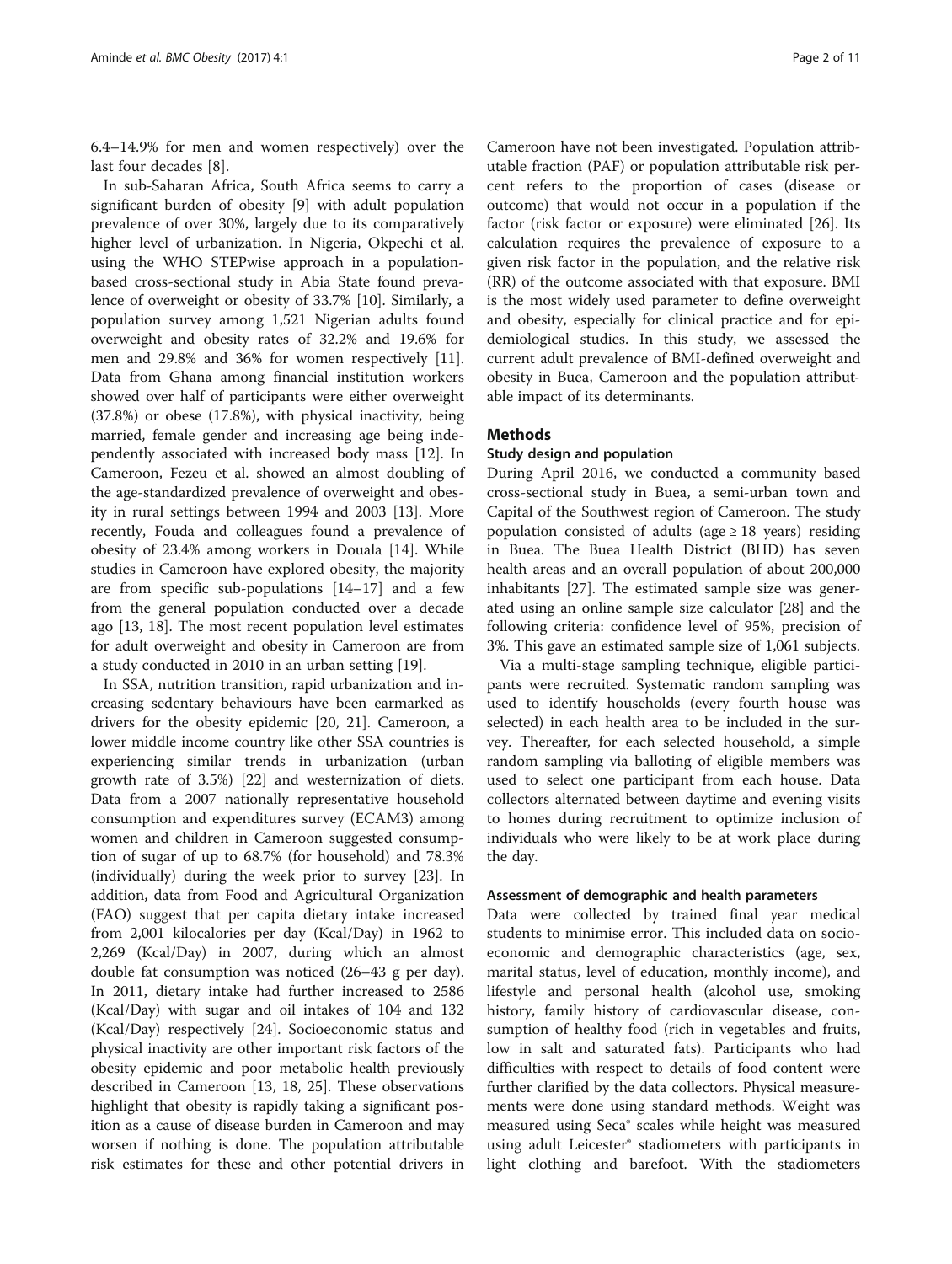against the wall, participants stood upright without shoes and their heels and occiput on the stadiometer. Measurement was to one decimal place (for weight in kg) and to the nearest 0.5 cm (for height). Body mass index of participants was calculated via the following formula: *weight (kg) / height (m)<sup>2</sup>.* Participants' BMI was<br>further categorised according to the WHO International further categorised according to the WHO International Classification of adult normal, overweight and obesity:  $18.5 \leq BMI$  (kg/m<sup>2</sup>) ≤ 24.99 as normal weight, 25.0 ≤ BMI  $(kg/m^2) \le 29.99$  as pre-obese,  $30.0 \le BMI$   $(kg/m^2) \le 34.99$ as Obese class I,  $35.0 \leq BMI$  (kg/m<sup>2</sup>)  $\leq 39.99$  as Obese class II and BMI  $\geq 40.0 \text{ kg/m}^2$  as obese class III. Overall, participants with BMI  $\geq$  25.0 kg/m<sup>2</sup> and BMI  $\geq$  30.0 kg/m<sup>2</sup> were considered overweight and obese respectively [\[29](#page-10-0)].

# Ethical issues

This study was approved by the Ethical Committee of the Southwest Regional Delegation of the Ministry of Public Health (MOH) of Cameroon. The components and purpose of the study were explained to participants and only those who freely provided consent were included. Confidentiality was maintained and the study adhered to the Helsinki declarations.

# Data analysis

We used IBM-Statistical Package for Social Sciences statistical software v.23 for Windows (SPSS Inc., Chicago, IL) and STATA software version 12 SE for analysis of the data. Via direct standardization, we used the Cameroon National population in 2016 [[30](#page-10-0)] as standard population to calculate the age-standardized prevalence of overweight and obesity. Overall, categorical variables were summarised with counts and percentages while continuous variables were summarized using means and standard deviations. The chi square test and independent samples t-test were used for group comparisons where appropriate. To determine factors associated with overweight and obesity, we used binary logistic regressions. In the first step, bivariate analysis was done using the following predictor variables; age (dichotomized as <32 years and  $\ge$  32 years, to explore the effect of obesity on either side of the mean population age), gender (male vs. female), monthly income (<50,000 FCFA ~ USD100, 50,000–100,000FCFA ~ USD 100–200, and  $>100,000F$ CFA  $\sim$  USD 200), level of education [lowmoderate (up to secondary/high school) vs. high (diploma/university)], marriage (yes or no), smoking (never, former or current smoker), alcohol consumption (yes or no) and physical activity status (≥3 times per week vs. <2 times per week). All variables with 25% significance (i.e.  $p \le 0.25$ ) were included in the multivariable model to determine independent associations. We have presented adjusted odds ratios (aOR) and 95% confidence intervals of significant associations in the multivariable analysis. Statistical significance was set at  $p$  $< 0.05.$ 

# Population attributable fraction calculation

To obtain the RR of each of the significant independent factors identified, the above model was similarly constructed as a Poisson regression with robust variance estimator. These adjusted RRs were used in the estimation of the PAF. This was done because the odds ratio obtained from a logistic regression of a relatively common disease or outcome potentially overestimates the RR [[31\]](#page-10-0). Further to this, we used a formula (eq. 1) which provides valid estimates of PAF in the presence of confounding [\[26](#page-10-0), [32](#page-10-0)]. We estimated the uncertainty (95% confidence intervals) around our PAF estimates based on the Bonferroni inequality with formula (eq. 2) [[33\]](#page-10-0).

$$
PAF = P (RR-1/RR)
$$
 (1)

where  $P =$  prevalence of outcome exposed to given risk factor (exposure) and RR = adjusted relative risk.

$$
\left[P_L(RR_L\hspace{-0.09cm}-\hspace{-0.09cm}1/RR_L),\ P_U(RR_U\hspace{-0.09cm}-\hspace{-0.09cm}1/RR_U)\right] \hspace{2cm} (2)
$$

where  $P_L$  is the lower limit of the 97.5% CI of P,  $RR_L$  is the lower limit of the 97.5% CI of RR,  $P_U$  and RR<sub>U</sub> the respective upper limits.

# Results

# General characteristics of the study population

Socio-demographic characteristics of the study population are presented in Table [1](#page-3-0). Overall, 1,139 of the 1,250 adults invited were analysed in this study (response rate =  $91.1\%$ ). Overall, the mean age was 32 years with the majority (68%) being young adults (aged 18–34 years). Women accounted for 61% of the study population. A quarter of the participants were married and 46% had less than secondary or high school. Over a tenth of the population were unemployed, affecting mostly women (11.6% vs. 12.3%;  $p < 0.0001$ ). With respect to monthly income, over two-thirds (64%) of the population had a monthly income less than XAF 50,000 ( $\sim$  USD 100), women being disadvantaged (66.1% vs. 60.7%;  $p < 0.0001$ ).

# Prevalence and age-trend in overweight and obesity

The overall age-standardized prevalence of overweight and obesity was 36.5% (33.7–39.3) and 11.1% (9.3–12.9) while mean BMI was  $25.3 \pm 4.3$  kg/m<sup>2</sup>. Women were heavier than the men with overweight and obesity rates of 37.4% and 13.2% vs. 30.6% and 5.1%; mean BMI of 25.8 kg/m<sup>2</sup> vs. 24.4 kg/m<sup>2</sup>; both  $p < 0.0001$ . Overweight and obesity were more frequent with increasing monthly income ( $p < 0.0001$ ). Similarly, there was higher prevalence in those with a family history of CVD (47.7% vs.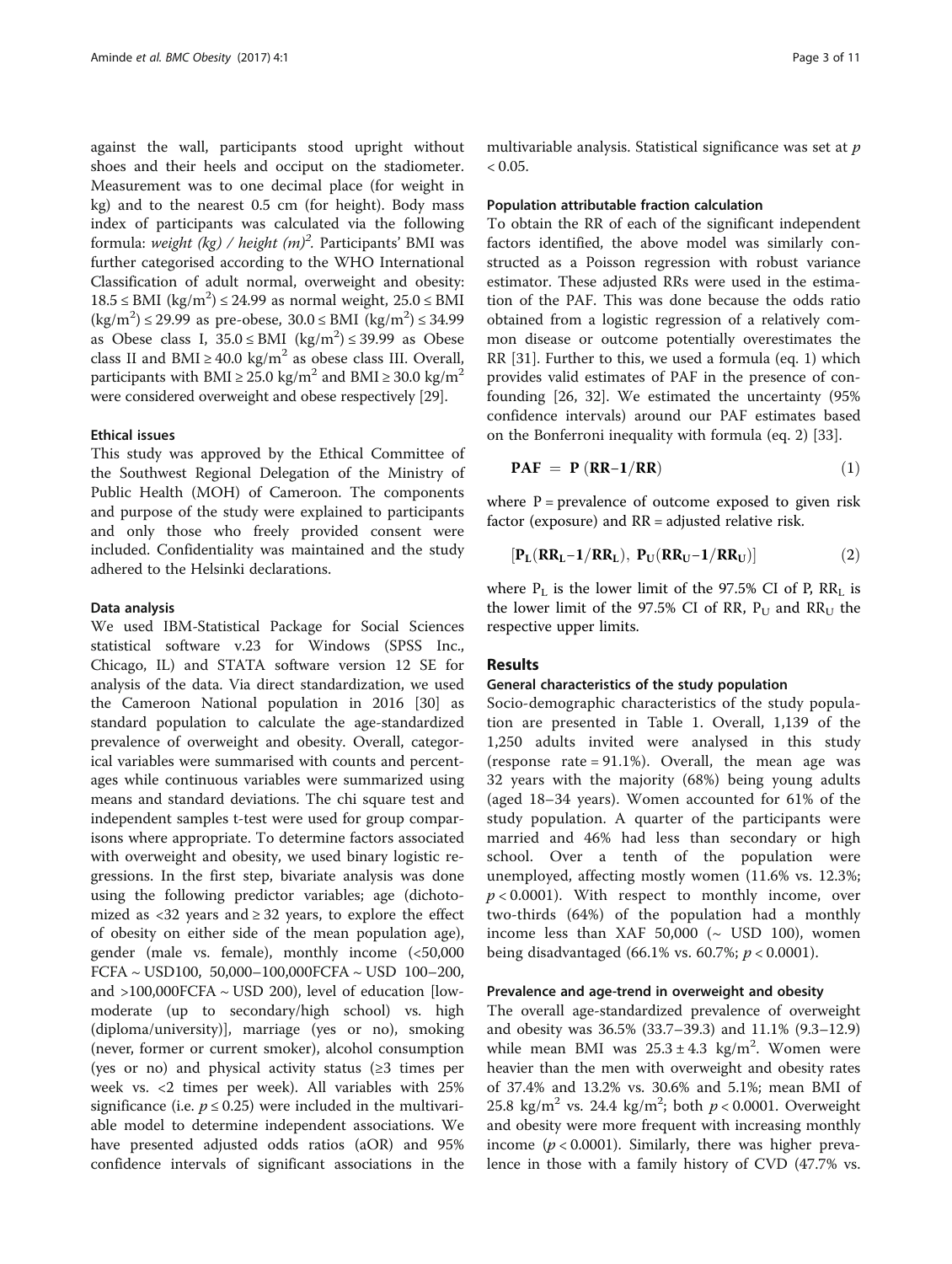<span id="page-3-0"></span>Table 1 Socio demographic characteristics of study population according to gender

| Characteristics                       | Male<br>$(n = 437, 38.3\%)$ | Female<br>$(n = 702, 61.7%)$ | Total<br>$(N = 1, 139)$ | p-value  |
|---------------------------------------|-----------------------------|------------------------------|-------------------------|----------|
| Age, mean $\pm$ SD                    | $31.4 \pm 12.8$             | $31.6 \pm 12.1$              | $31.5 \pm 12.4$         | 0.747    |
| BMI, mean $\pm$ SD, kg/m <sup>2</sup> | $24.4 \pm 3.4$              | $25.8 \pm 4.7$               | $25.3 \pm 4.3$          | < 0.0001 |
| Age category                          | $n = 437$                   | $n = 702$                    | $N = 1,139$             | 0.032    |
| $18-24$ years                         | 188 (43.0)                  | 261 (37.1)                   | 449 (39.4)              |          |
| $25-34$ years                         | 109 (24.9)                  | 216 (30.7)                   | 325 (28.5)              |          |
| 35-44 years                           | 63 (14.4)                   | 106 (15.1)                   | 169 (14.8)              |          |
| 45-54 years                           | 56 (12.8)                   | 79 (11.2)                    | 135 (11.8)              |          |
| 55-64 years                           | 11(2.5)                     | 35(5.0)                      | 46 (4.0)                |          |
| $\geq 65$ years                       | 10(2.3)                     | 5(1.0)                       | 15(1.4)                 |          |
| Marital Status                        | $n = 437$                   | $n = 702$                    | $N = 1,139$             | < 0.0001 |
| Single                                | 338 (77.3)                  | 427 (60.8)                   | 765 (67.2)              |          |
| Divorced                              | 11(2.5)                     | 29 (4.1)                     | 40 (3.5)                |          |
| Widowed                               | 11(2.5)                     | 33 (4.7)                     | 44 (3.9)                |          |
| Married                               | 77 (17.6)                   | 213 (30.3)                   | 290 (25.4)              |          |
| Level of education                    | $n = 435$                   | $n = 699$                    | $N = 1,134$             | 0.002    |
| Up to secondary                       | 89 (20.5)                   | 209 (29.9)                   | 298 (26.3)              |          |
| High school                           | 98 (22.5)                   | 135 (19.3)                   | 233 (20.5)              |          |
| Diploma                               | 41 (9.4)                    | 85 (12.2)                    | 126(11.1)               |          |
| Undergrad University                  | 171 (39.3)                  | 225 (32.2)                   | 396 (34.9)              |          |
| Postgrad University                   | 36(8.3)                     | 45 (6.4)                     | 83 (7.2)                |          |
| Employment status                     | $n = 429$                   | $n = 700$                    | $n = 1,129$             | < 0.0001 |
| Unemployed                            | 50 (11.6)                   | 84 (12.0)                    | 134 (11.9)              |          |
| Retired                               | 18 (4.2)                    | 10(1.4)                      | 28 (2.5)                |          |
| Housewife                             | 00(0.0)                     | 70 (10.0)                    | 71(6.3)                 |          |
| Student                               | 225 (52.3)                  | 328 (46.8)                   | 552 (48.9)              |          |
| Self employed                         | 93 (21.6)                   | 151 (21.5)                   | 244 (21.6)              |          |
| Employed                              | 43 (10.0)                   | 57 (8.1)                     | 100 (8.9)               |          |
| Monthly income                        | $n = 422$                   | $n = 670$                    | $N = 1,092$             | < 0.0001 |
| <50,000FCFA (~100USD)                 | 256 (60.7)                  | 443 (66.1)                   | 699 (64.0)              |          |
| 50-100,000FCFA (~100-200USD)          | 92 (21.8)                   | 170 (25.4)                   | 262 (24.0)              |          |
| > 100,000FCFA (>200USD)               | 74 (17.5)                   | 57 (8.5)                     | 131(12.0)               |          |

BMI body mass index, SD standard deviation, FCFA central African franc, USD United States Dollar, Apart from age and BMI (means compared using independent samples t-test), the rest of the characteristics are frequencies (percentage) compared using chi squared test

43.2%;  $p = 0.005$ ). An increasing trend in prevalence of overweight and obesity existed across age groups with highest prevalence for men at age 45–54 years (53.6%) and women at age 55–64 years (65.7%), and declines thereafter (p-trend < 0.0001), see Table [2](#page-4-0) and Fig. [1](#page-5-0).

# Factors associated with overweight and obesity

In the overall population, factors associated with overweight and obesity in multivariable analysis were; female gender, age >31 years, low level of education, being married and high monthly income (Table [3\)](#page-6-0). In gender stratified analysis for women; low education [aOR: 1.91  $(1.34-2.71)$ ,  $p < 0.0001$ ], age > 31 years  $[1.85 (1.23-2.55)$ ,  $p = 0.001$ ], being married [2.30 (1.61–3.41),  $p < 0.0001$ ], high monthly income [2.25 (1.19–4.24), 0.012], physical inactivity  $[1.62 (1.20–2.21)), p = 0.005]$  were independently associated with overweight and obesity while older age  $[2.43 \ (1.50-3.73), \ p < 0.0001]$  and being married [1.85 (1.13–2.89),  $p = 0.011$ ] were associated with obesity alone. In men; older age [1.83 (1.11–3.02),  $p = 0.018$ ] and being married [3.42 (1.90–6.13),  $p < 0.0001$ ] for overweight and obesity, and being married [3.07 (1.20–8.71),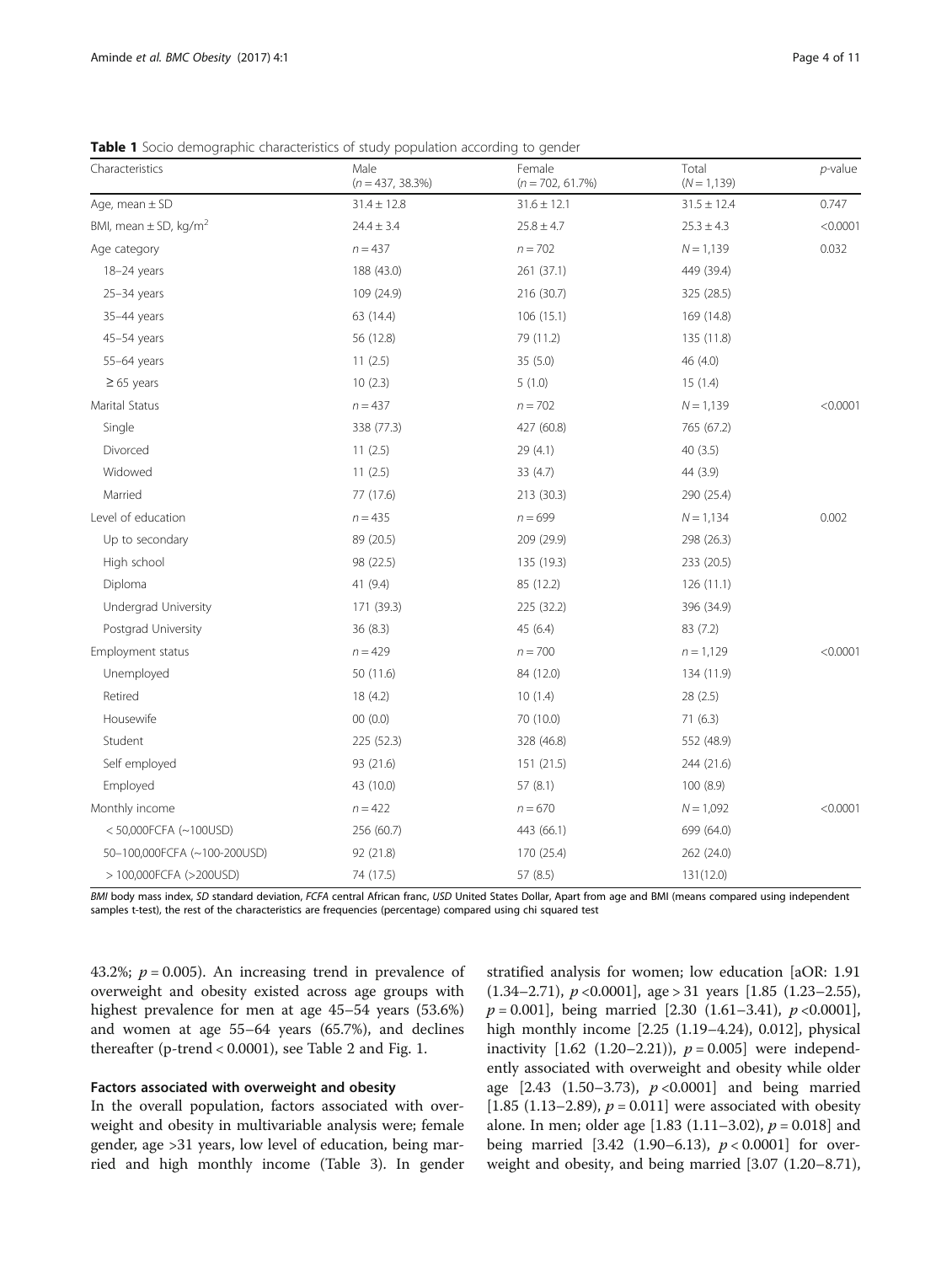<span id="page-4-0"></span>Table 2 Overall prevalence of overweight and obesity and according to demographic and clinical characteristics

| Characteristics                       | Normal $n = 628$ | Overweight $n = 396$ | Obese $n = 115$     | Total $N = 1,139$ | $p$ -value |
|---------------------------------------|------------------|----------------------|---------------------|-------------------|------------|
| Overall crude prevalence (95% CI)     | 55.1 (52.3-57.9) | 34.8 (32.0-37.6)     | $10.1 (8.3 - 11.9)$ |                   |            |
| Age-adjusted prevalence (95% CI)      | 52.4 (49.5–55.3) | 36.5 (33.7–39.3)     | $11.1(9.3-12.9)$    |                   |            |
| BMI, mean $\pm$ SD, kg/m <sup>2</sup> | $22.6 \pm 1.6$   | $27.0 \pm 1.3$       | $34.0 \pm 6.4$      | $25.3 \pm 4.3$    | < 0.0001   |
| Gender                                | $n = 628$        | $n = 396$            | $n = 115$           | $N = 1,139$       | < 0.0001   |
| Male                                  | 280 (64.4)       | 133 (30.6)           | 22(5.1)             | 435 (38.2)        |            |
| Female                                | 348 (49.4)       | 263 (37.4)           | 93 (13.2)           | 704 (61.8)        |            |
| Educational level                     | 624 (55.1)       | 394 (34.8)           | 114(10.1)           | $N = 1,132$       | < 0.0001   |
| Up to secondary                       | 124 (41.6)       | 125 (41.9)           | 49 (16.4)           | 298 (26.3)        |            |
| High school                           | 119(51.1)        | 97 (41.6)            | 17(7.3)             | 233 (20.6)        |            |
| Diploma                               | 56 (44.4)        | 47 (37.3)            | 23 (18.3)           | 126(11.1)         |            |
| Undergraduate                         | 280 (71.1)       | 97 (24.6)            | 17(4.3)             | 394 (34.8)        |            |
| Post graduate                         | 45 (55.6)        | 28 (34.6)            | 8 (9.9)             | 81(7.2)           |            |
| Employment status                     | 621 (55.0)       | 395 (35.0)           | 113 (10.0)          | $N = 1,129$       | < 0.0001   |
| Unemployed                            | 71 (53.0)        | 48 (35.8)            | 15 (11.2)           | 134 (11.9)        |            |
| Retired                               | 15 (53.6)        | 8(28.6)              | 5(17.9)             | 28(2.5)           |            |
| Housewife                             | 22 (31.0)        | 38 (53.5)            | 11(15.5)            | 71(6.3)           |            |
| Student                               | 371 (67.2)       | 155 (28.1)           | 26(4.7)             | 552 (48.9)        |            |
| Self employed                         | 102 (41.8)       | 107 (43.9)           | 35 (14.3)           | 244 (21.6)        |            |
| Employed                              | 40 (39.6)        | 39 (39.4)            | 21 (21.2)           | 100 (8.9)         |            |
| Monthly income                        | 605 (55.5)       | 375 (34.4)           | 110(10.1)           | $N = 1,090$       | < 0.0001   |
| $< 50,000$ FCFA                       | 418 (60.0)       | 222 (31.0)           | 57 (8.2)            | 697 (63.9)        |            |
| 50-100,000FCFA                        | 133 (50.8)       | 93 (35.5)            | 36 (13.7)           | 262 (24.0)        |            |
| > 100,000FCFA                         | 54 (41.2)        | 60 (45.8)            | 17 (13.0)           | 131 (12.0)        |            |
| Perception of weight                  | 620 (55.6)       | 383 (34.3)           | 112 (10.0)          | $N = 1,115$       | < 0.0001   |
| Underweight                           | 32 (72.7)        | 10(2.7)              | 2(4.5)              | 44 (3.9)          |            |
| Normal                                | 562 (58.7)       | 327 (34.1)           | 69 (7.2)            | 958 (85.9)        |            |
| Overweight                            | 25 (23.4)        | 45 (42.1)            | 37 (34.6)           | 107(9.6)          |            |
| Obese                                 | 0(0.0)           | 1(20.0)              | 4(80.0)             | 5(0.4)            |            |
| Physical activity frequency           | 585 (55.5)       | 361 (34.2)           | 109 (10.3)          | $N = 1,055$       | 0.138      |
| 0-2times/week                         | 274 (52.5)       | 188 (36.0)           | 60 (11.5)           | 522 (49.5)        |            |
| $\geq$ 3times/week                    | 311 (58.3)       | 173 (32.5)           | 49 (9.2)            | 533 (50.5)        |            |
| Healthy food                          | 615 (54.9)       | 390 (34.8)           | 115 (10.3)          | $N = 1,120$       | 0.183      |
| Not every day                         | 518 (54.2)       | 338 (35.4)           | 100 (10.5)          | 956 (85.3)        |            |
| Every day                             | 97 (59.1)        | 52 (31.7)            | 15(9.1)             | 164 (14.7)        |            |
| Family history of CVD                 | 627 (55.3)       | 391 (34.5)           | 115 (10.2)          | $N = 1,133$       | 0.005      |
| Yes                                   | 193 (52.3)       | 123 (33.3)           | 53 (14.4)           | 369 (32.6)        |            |
| No                                    | 434 (56.8)       | 268 (35.1)           | 62(8.1)             | 764 (67.4)        |            |
| Self-reported hypertension            | 626 (55.3)       | 391 (34.5)           | 115 (10.2)          | $N = 1,132$       | < 0.0001   |
| Yes                                   | 11(1.8)          | 12(3.1)              | 10(8.7)             | 33 (2.9)          |            |
| No                                    | 615 (98.2)       | 379 (96.9)           | 105 (91.3)          | 1,099 (97.1)      |            |
| Self-reported diabetes                | 626 (55.3)       | 391 (34.5)           | 115 (10.2)          | $N = 1,132$       | 0.015      |
| Yes                                   | 4(0.6)           | 3(0.8)               | 4(3.5)              | 11(1.0)           |            |
| No                                    | 622 (99.4)       | 388 (99.2)           | 111 (96.5)          | 1,121 (99.0)      |            |

SD standard deviation, CI confidence interval, CVD cardiovascular disease, group comparisons were done using chi squared test (for proportions) and independent samples t-test (for means)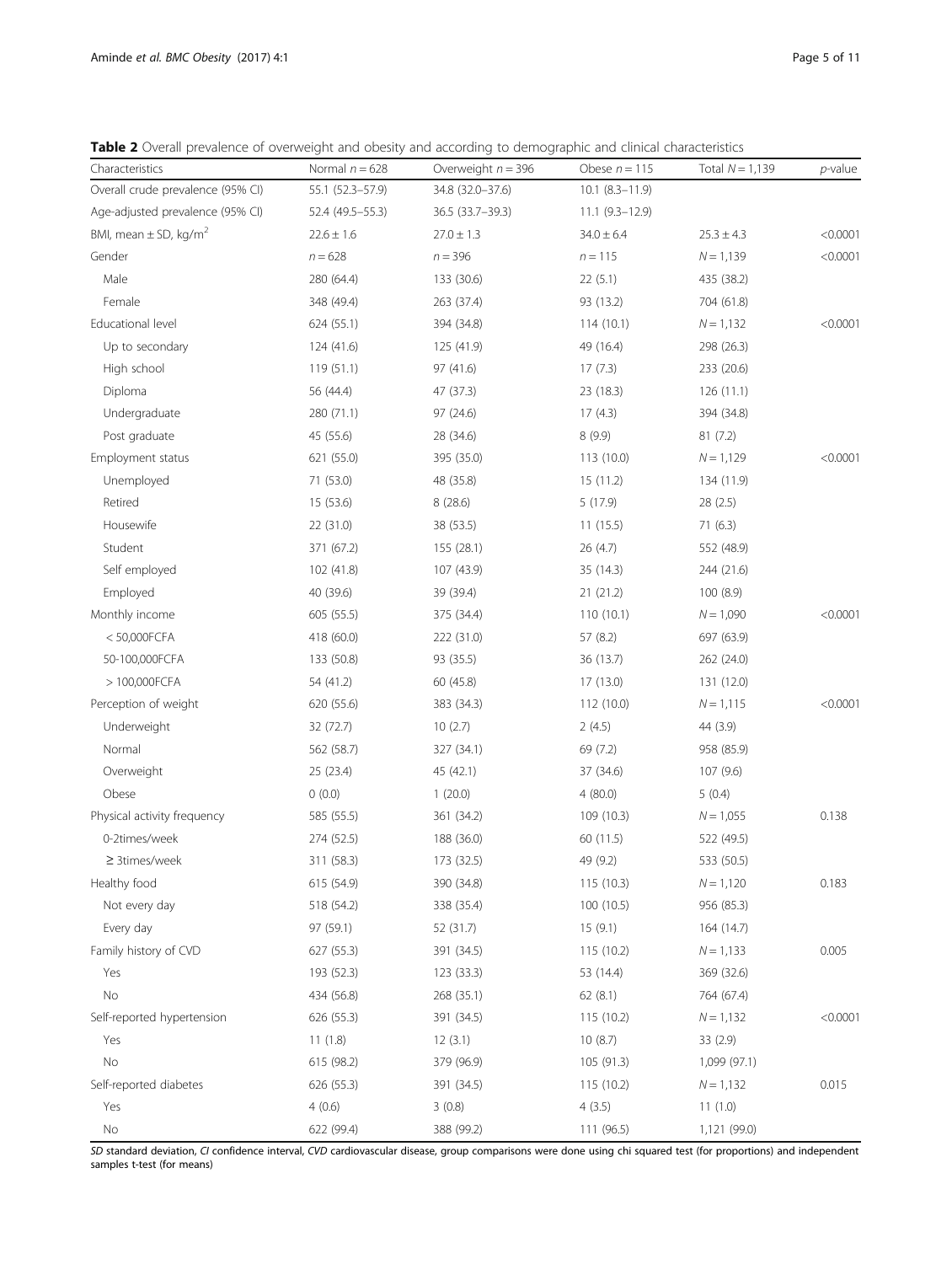<span id="page-5-0"></span>

 $p = 0.032$  for obesity alone, were the independent associations in multivariable analysis (Tables [4](#page-7-0) and [5](#page-8-0)).

# Population attributable fraction estimates

Our estimates for PAF showed that overweight and obesity among women in the population could be attributed to marriage (21.8%), low level of education (11.8%), physical inactivity (8.7%) and high monthly income (6.4%), while 7.8%, 6% and 10.8% of the obesity among women could be attributed to marriage, having a family history of CVD and older age respectively. In men, 28.3% of overweight and obesity could be attributed to marriage, which accounted for about 7% of obesity alone (Table [6\)](#page-9-0).

# **Discussion**

Determinants for overweight and obesity have previously been explored in the Cameroonian population; however, how much overweight and obesity in the general population can be attributed to these determinants has not been studied in Cameroon. In this population-based study, we found that over a third of participants were overweight or obese. The overweight and obesity burden in this population was partly attributable to low levels of education, older age, high monthly income, physical inactivity and being married.

These findings suggest an increasing trend in overweight and obesity in Cameroon, as previous reports in Cameroon showed just over a quarter of the population was overweight [\[34](#page-10-0), [35\]](#page-10-0). Our findings are similar to reports of a recent systematic review from Nigeria which found rates of 20–35% and 8.1–22% for overweight and obesity respectively [\[36](#page-10-0)]. Higher rates of obesity have

been reported in South Africa, with rates twice as high as our findings [\[9](#page-9-0)]. As expected, women were found to be significantly heavier than men, which confirm previous local reports [[18, 30, 32](#page-10-0)] and findings elsewhere [[10](#page-9-0), [31, 33\]](#page-10-0). With respect to age, we noticed an overall increasing trend in prevalence of overweight and obesity that peaked at age group 45–54 years and 55–64 years for men and women respectively. Similar trends were also observed elsewhere in Cameroon [\[35](#page-10-0), [37\]](#page-10-0), and in Uganda [\[38\]](#page-10-0). Most of these studies were from urban settings, with a few involving rural participants, while our study was composed mainly of semi-urban dwellers, who tend to have a higher prevalence of obesity. Furthermore, an overall tendency to overweight was observed in our study population (mean BMI of 25.3 kg/ m<sup>2</sup>). This was marginally higher than previously reported in Cameroon [[34](#page-10-0), [35](#page-10-0)]. While the variance may not be striking, it should be noted that the majority of our study population was made up of young adults, almost a decade younger than previous reports in Cameroon [[34](#page-10-0)]. This suggests an expansion (including younger people) in the burden of overweight and obesity and consequently an increased risk of NCDs in the younger population. This could translate into a high disease burden in the future, if nothing is done to curtail the rise in overweight and obesity rates.

We found that older age, being married, a low level of education, high monthly income and physical inactivity were potential determinants of overweight and obesity among the women, while being married was the main determinant in men. Physical inactivity explained about a tenth of the overweight and obesity among women in this population. This could be due to the adoption of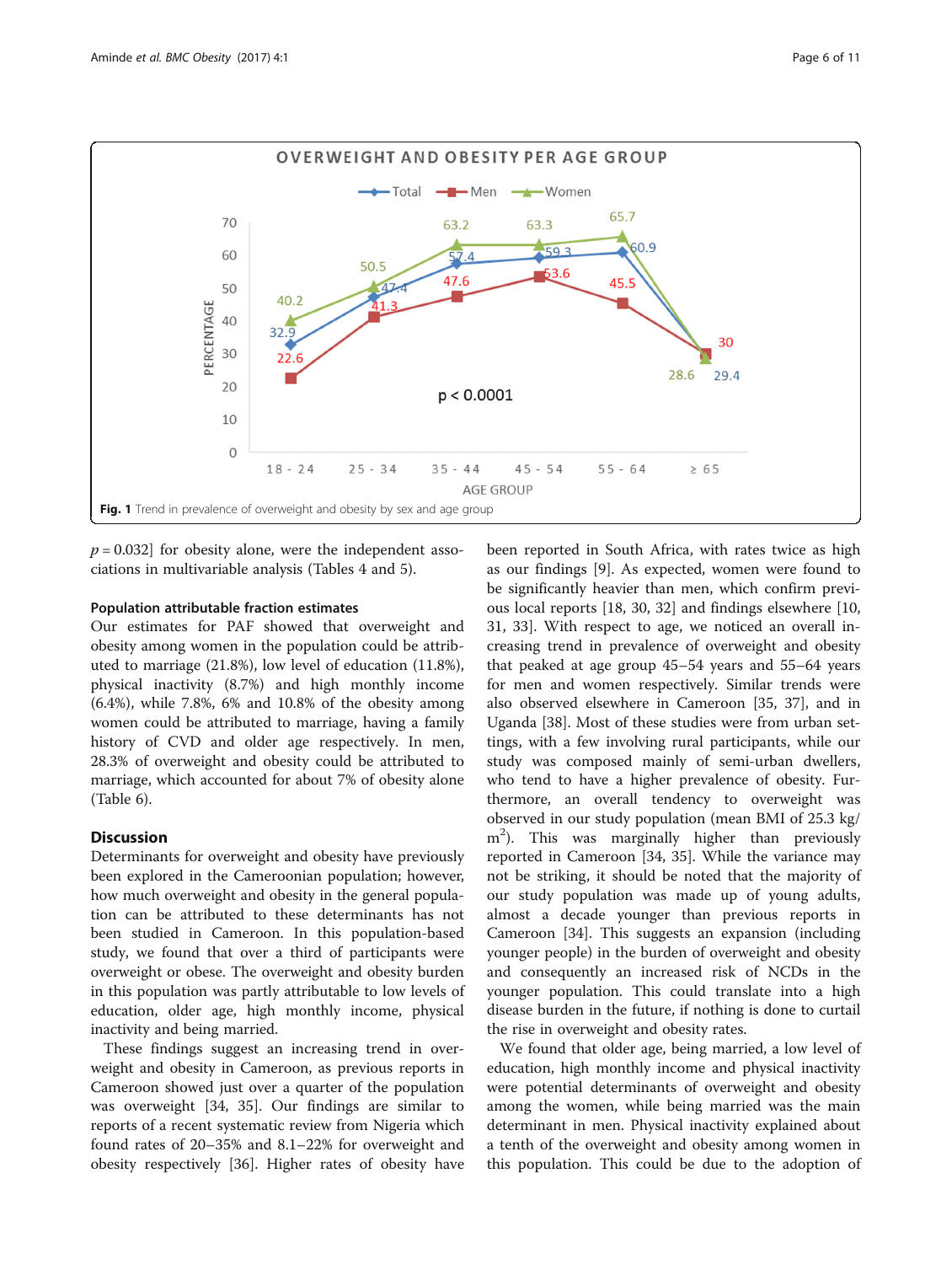<span id="page-6-0"></span>Table 3 Factors associated with overweight and obesity in the overall study population

| Characteristics                                 |                              | Overweight and obesity ( $N = 511$ ) |                                                                          | Obesity alone ( $N = 115$ )              |                              |                    |                                                                                                         |                                          |  |
|-------------------------------------------------|------------------------------|--------------------------------------|--------------------------------------------------------------------------|------------------------------------------|------------------------------|--------------------|---------------------------------------------------------------------------------------------------------|------------------------------------------|--|
|                                                 |                              | Bivariate analysis                   |                                                                          | Multivariable analysis<br>$(R^2 = 0.12)$ |                              | Bivariate analysis |                                                                                                         | Multivariable analysis<br>$(R^2 = 0.10)$ |  |
|                                                 | O.R. (95% CI)                | $p$ -value                           | aO.R. (95% CI)                                                           | $p$ -value                               | O.R. (95% CI)                | $p$ -value         | aO.R. (95% CI)                                                                                          | $p$ -value                               |  |
| Sex                                             |                              |                                      |                                                                          |                                          |                              |                    |                                                                                                         |                                          |  |
| Male                                            | Ref                          |                                      | Ref                                                                      |                                          | Ref                          |                    | Ref                                                                                                     |                                          |  |
| Female                                          |                              |                                      |                                                                          |                                          |                              |                    | 1.85 (1.44-2.36) < 0.0001 2.01 (1.58-2.76) < 0.0001 2.87 (1.78-4.65) < 0.0001 3.20 (1.93-5.59) < 0.0001 |                                          |  |
| Age categories                                  |                              |                                      |                                                                          |                                          |                              |                    |                                                                                                         |                                          |  |
| $\leq$ 31 years                                 | Ref                          |                                      | Ref                                                                      |                                          | Ref                          |                    | Ref                                                                                                     |                                          |  |
| $> 31$ years                                    |                              |                                      | 2.34 (1.84-2.99) < 0.0001 1.97 (1.41-2.48) 0.001                         |                                          |                              |                    | 3.81 (2.45-5.93) < 0.0001 3.21 (1.86-5.28) < 0.0001                                                     |                                          |  |
| Level of education                              |                              |                                      |                                                                          |                                          |                              |                    |                                                                                                         |                                          |  |
| High (diploma + university)                     | Ref                          |                                      | Ref                                                                      |                                          | Ref                          |                    | Ref                                                                                                     |                                          |  |
| Low-moderate (secondary + high<br>school)       |                              |                                      | 2.10 (1.62-2.60) < 0.0001 1.52 (1.14-2.03) 0.005                         |                                          | $1.64$ $(1.11 - 2.43)$ 0.013 |                    | 0.91 (0.58-1.49) 0.571                                                                                  |                                          |  |
| Married                                         |                              |                                      |                                                                          |                                          |                              |                    |                                                                                                         |                                          |  |
| No                                              | Ref                          |                                      |                                                                          |                                          | Ref                          |                    | Ref                                                                                                     |                                          |  |
| Yes                                             |                              |                                      |                                                                          |                                          |                              |                    | 3.65 (2.75-4.85) < 0.0001 3.11 (2.21-4.01) < 0.0001 2.97 (2.00-4.40) < 0.0001 2.10 (1.60-3.51) < 0.0001 |                                          |  |
| Monthly income                                  |                              |                                      |                                                                          |                                          |                              |                    |                                                                                                         |                                          |  |
| $<$ 50,000 F ( $<$ USD100)                      | Ref                          |                                      | Ref                                                                      |                                          | Ref                          |                    | Ref                                                                                                     |                                          |  |
| 50-100,000 F (USD100-200)                       | 1.45 (1.09-1.93) 0.010       |                                      | $1.32(1.01 - 1.69)$ 0.331                                                |                                          | 1.68 (1.10-2.89) 0.042       |                    | 1.38 (0.87-2.17) 0.235                                                                                  |                                          |  |
| $>$ 100,000 F ( $>$ USD 200)                    |                              |                                      | 2.14 (1.46-3.12) <0.0001 2.11 (1.46-3.61) <0.0001 1.79 (1.15-2.81) 0.010 |                                          |                              |                    | 1.45 (0.76-2.77) 0.262                                                                                  |                                          |  |
| Frequency of physical activity (min. of 30mins) |                              |                                      |                                                                          |                                          |                              |                    |                                                                                                         |                                          |  |
| $\geq$ 3 times/week                             | Ref                          |                                      | Ref                                                                      |                                          | Ref                          |                    | Ref                                                                                                     |                                          |  |
| 0-2 times/ week                                 | 1.27 (0.99-1.62) 0.056       |                                      | 1.27 (0.94-1.61) 0.120                                                   |                                          | 1.31 (0.91-1.90) 0.228       |                    | 1.21 (0.74-1.89) 0.367                                                                                  |                                          |  |
| Alcohol Use                                     |                              |                                      |                                                                          |                                          |                              |                    |                                                                                                         |                                          |  |
| No                                              | Ref                          |                                      |                                                                          |                                          | Ref                          |                    |                                                                                                         |                                          |  |
| Yes                                             | 1.17 (0.98-1.92) 0.602       |                                      |                                                                          |                                          | $0.83$ $(0.46 - 1.48)$ 0.520 |                    |                                                                                                         |                                          |  |
| Smoking status                                  |                              |                                      |                                                                          |                                          |                              |                    |                                                                                                         |                                          |  |
| <b>No</b>                                       | Ref                          |                                      |                                                                          |                                          | Ref                          |                    |                                                                                                         |                                          |  |
| Former                                          | $0.65(0.29 - 1.12)0.823$     |                                      |                                                                          |                                          | $0.42$ (0.16-3.01) 0.501     |                    |                                                                                                         |                                          |  |
| Current                                         | $0.87$ $(0.31 - 2.01)$ 0.694 |                                      |                                                                          |                                          | $0.68$ $(0.23 - 2.35)$ 0.328 |                    |                                                                                                         |                                          |  |

western lifestyles and sedentary behaviours seen to accompany the epidemiologic transition most SSA countries are currently facing. Previous subnational studies in Cameroon [\[13, 18\]](#page-10-0) have shown an association between physical inactivity and overall obesity prevalence, though less clearly in women, which contrasts our findings. A recent study from South Africa found that lack of exercise accounted for 15% of the obesity [[9](#page-9-0)]. Larger nationally representative studies in Cameroon exploring sex specificities in relation to physical activity levels, obesity and overall metabolic health have a potential to better inform understanding.

With respect to education, low levels of education accounted for 12% of the overweight and obesity among women. Studies from other African countries have found similar associations between low level of education and obesity [[9,](#page-9-0) [39](#page-10-0)]. This could in part be explained by the fact that more literate individuals are likely to be more informed and potentially tend to adopt healthier lifestyles [[40](#page-10-0)]. Interestingly, we found in our study that though women with low education were more affected, a high monthly income explained more of the overweight and obesity. This is in line with prior studies in Cameroon [[13\]](#page-10-0) and Tanzania [\[41\]](#page-10-0) which found a positive relationship between adiposity and socio-economic status. Our findings are analogous to those of Roskam et al. who found that individuals with low levels of education were more likely to have increased waist lines in Europe [[42\]](#page-10-0). Thus, our results suggest a particular situation with patterning of overweight and obesity as regards educational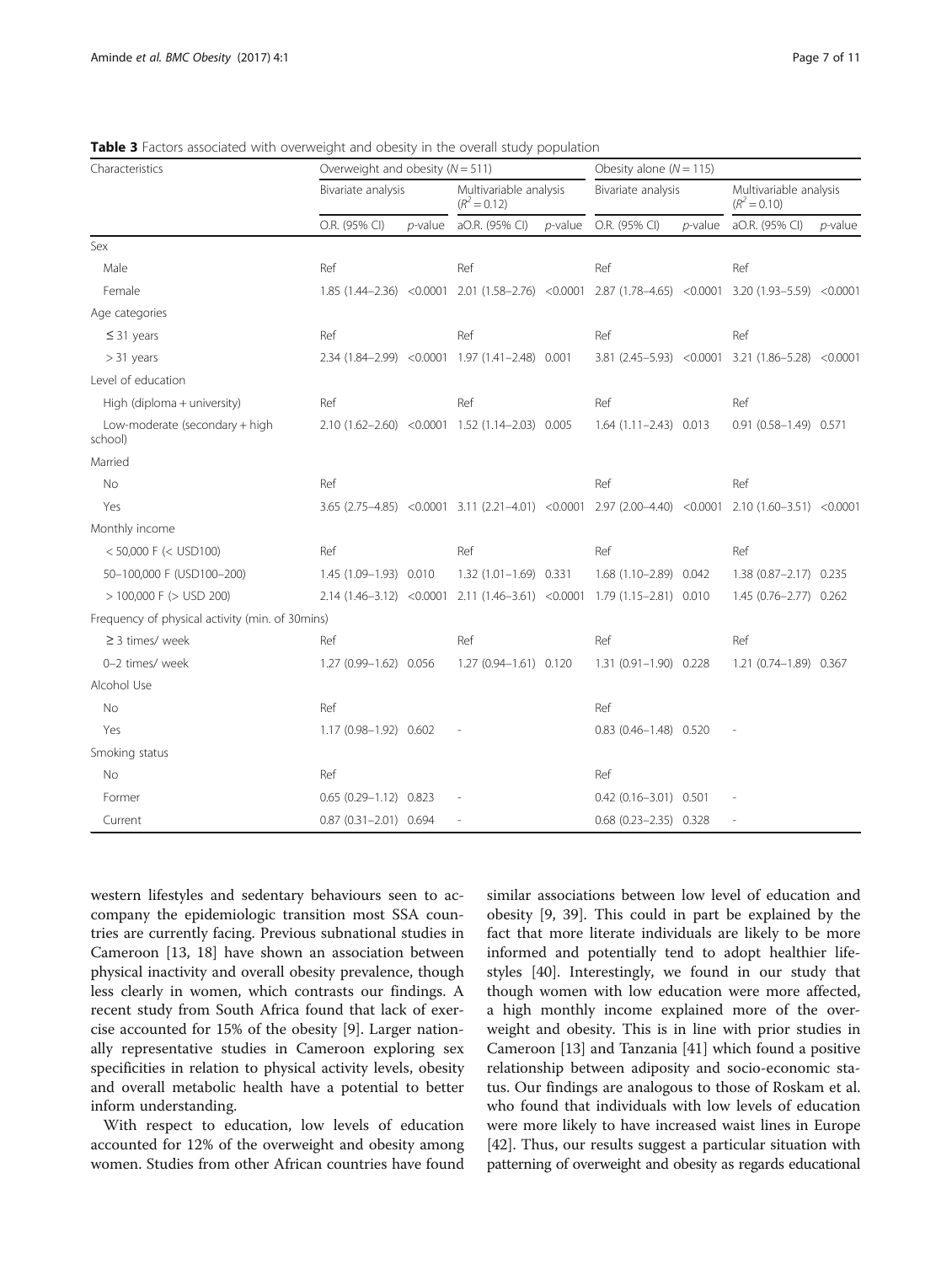<span id="page-7-0"></span>Table 4 Factors associated with overweight and obesity in adult men and women in Buea, Southwest region, Cameroon s2016

| Characteristics                                 |                              | Women $(n = 700)$ |                                                  |            | Men $(n = 431)$                                                                                     |            |                                                  |            |
|-------------------------------------------------|------------------------------|-------------------|--------------------------------------------------|------------|-----------------------------------------------------------------------------------------------------|------------|--------------------------------------------------|------------|
|                                                 | Bivariate analysis           |                   | Multivariable analysis<br>$(R^2 = 0.16)$         |            | Bivariate analysis                                                                                  |            | Multivariable analysis<br>$(R^2 = 0.12)$         |            |
|                                                 | O.R. (95% CI)                | $p$ -value        | aO.R. (95% CI)                                   | $p$ -value | O.R. (95% CI)                                                                                       | $p$ -value | aO.R. (95% CI)                                   | $p$ -value |
| Age categories                                  |                              |                   |                                                  |            |                                                                                                     |            |                                                  |            |
| $\leq$ 31 years                                 | Ref                          |                   | Ref                                              |            | Ref                                                                                                 |            | Ref                                              |            |
| $>$ 31 years                                    |                              |                   | 2.46 (1.82-3.34) < 0.0001 1.85 (1.23-2.55) 0.001 |            |                                                                                                     |            | 2.29 (1.54-3.43) < 0.0001 1.83 (1.11-3.02) 0.018 |            |
| Level of education                              |                              |                   |                                                  |            |                                                                                                     |            |                                                  |            |
| High (diploma + university)                     | Ref                          |                   | Ref                                              |            | Ref                                                                                                 |            | Ref                                              |            |
| Low-moderate (secondary + high<br>school)       |                              |                   |                                                  |            | 2.44 (1.80-3.30) <0.0001 1.91 (1.34-2.71) <0.0001 1.44 (0.97-2.15) 0.071                            |            | 1.11 (0.66-1.76) 0.764                           |            |
| Married                                         |                              |                   |                                                  |            |                                                                                                     |            |                                                  |            |
| No                                              | Ref                          |                   | Ref                                              |            | Ref                                                                                                 |            | Ref                                              |            |
| Yes                                             |                              |                   |                                                  |            | 3.24 (2.30-4.58) <0.0001 2.30 (1.61-3.41) <0.0001 3.88 (2.32-6.49) <0.0001 3.42 (1.90-6.13) <0.0001 |            |                                                  |            |
| Monthly income                                  |                              |                   |                                                  |            |                                                                                                     |            |                                                  |            |
| $<$ 50,000 F ( $<$ USD100)                      | Ref                          |                   | Ref                                              |            | Ref                                                                                                 |            | Ref                                              |            |
| 50-100,000 F (USD100-200)                       | 1.68 (1.17-2.40) 0.005       |                   | 1.51 (1.01-2.19) 0.034                           |            | 1.10 (0.65-1.82) 0.736                                                                              |            | 1.01 (0.59-1.69) 0.991                           |            |
| $> 100,000$ F ( $>$ USD 200)                    | 2.23 (1.25-3.96) 0.006       |                   | 2.25 (1.19-4.24) 0.012                           |            | 2.65 (1.56-4.51) 0.001                                                                              |            | 1.94 (1.01-2.83) 0.202                           |            |
| Frequency of physical activity (min. of 30mins) |                              |                   |                                                  |            |                                                                                                     |            |                                                  |            |
| $\geq$ 3 times/ week                            | Ref                          |                   | Ref                                              |            | Ref                                                                                                 |            |                                                  |            |
| 0-2 times/ week                                 | 1.38 (1.01-1.87) 0.041       |                   | 1.62 (1.20-2.21) 0.005                           |            | $0.89$ $(0.58 - 1.35)$ $0.575$                                                                      |            |                                                  |            |
| Alcohol Use                                     |                              |                   |                                                  |            |                                                                                                     |            |                                                  |            |
| <b>No</b>                                       | Ref                          |                   |                                                  |            | Ref                                                                                                 |            | Ref                                              |            |
| Yes                                             | 1.10 (0.69-1.92) 0.570       |                   |                                                  |            | 2.17 (1.36-3.45) 0.001                                                                              |            | 1.73 (1.05-2.83) 0.301                           |            |
| Smoking status                                  |                              |                   |                                                  |            |                                                                                                     |            |                                                  |            |
| No                                              | Ref                          |                   |                                                  |            | Ref                                                                                                 |            |                                                  |            |
| Former                                          | $0.84$ $(0.28 - 2.52)$ 0.756 |                   |                                                  |            | $0.56$ (0.40-1.16) $0.527$                                                                          |            |                                                  |            |
| Current                                         | 0.98 (0.19-4.89) 0.980       |                   |                                                  |            | $0.37(0.01 - 1.21)$ 0.326                                                                           |            |                                                  |            |

levels of Cameroonians, with individuals having low levels of education being disadvantaged. Larger nationwide studies are however welcome to explore from a broader perspective, the relationship of obesity and education in the Cameroonian population.

Studies elsewhere have suggested that increasing socio-economic development is associated with increased affordability of cheap energy-dense foods with the major consequence of these being among those in the lower socio-economic groups [\[43](#page-10-0)]. Cameroon has steadily experienced increasing per capita dietary intake from 2,001 Kcal/Day in 1962–2,269 Kcal/Day in 2007 and 2,586 Kcal/Day in 2011. Similarly, per capita consumption of sugar and starchy foods was 104 and 419Kcal/day respectively in 2011 [\[24](#page-10-0)]. This recent surge and increasing trend in dietary energy intake with relatively low activity levels paralleling increase in other related risk factors like high blood pressure [[44\]](#page-10-0), support the unhealthy influence (adoption of

'western' diets and physical activity patterns) of urbanization in Cameroon and other low income countries. However, contrary to western countries where women in the higher socio-economic groups have the tendency to maintain small sizes [\[45](#page-10-0)], women with highest monthly income in our study had over twice the odds of being overweight or obese compared to those with low incomes.

While there is evidence about the potential health benefits associated with marriage [[46\]](#page-10-0), our findings suggest that marriage is also associated with overweight and obesity. Being married explained about a quarter of overweight and obesity and 15% of obesity alone, in both men and women. This was comparable to findings from South Africa, where being married was a significant determinant for obesity, especially among males [[9\]](#page-9-0), and to findings from a study among Greek adults [[47\]](#page-10-0). Whilst there have been suggestions explaining this association in western countries [\[47](#page-10-0)],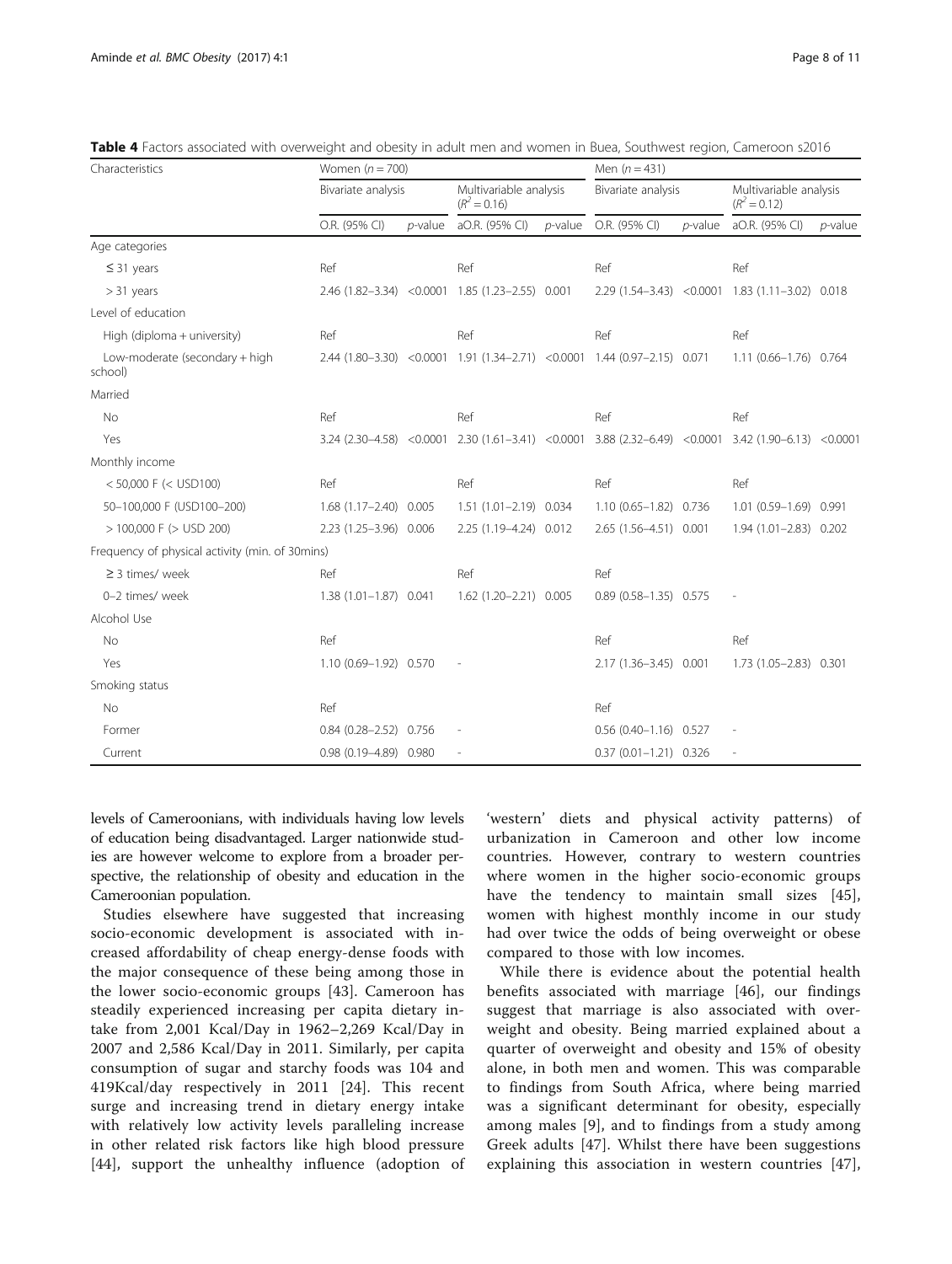<span id="page-8-0"></span>

| Table 5 Variables associated with obesity alone in adult men and women from Buea, Southwest region of Cameroon, 2016 |  |  |  |
|----------------------------------------------------------------------------------------------------------------------|--|--|--|
|----------------------------------------------------------------------------------------------------------------------|--|--|--|

| Characteristics                                 |                         | Women $(n = 700)$ |                                          |            |                                                                                                         |       |                                          |            |  |
|-------------------------------------------------|-------------------------|-------------------|------------------------------------------|------------|---------------------------------------------------------------------------------------------------------|-------|------------------------------------------|------------|--|
|                                                 | Bivariate analysis      |                   | Multivariable analysis<br>$(R^2 = 0.14)$ |            | Bivariate analysis                                                                                      |       | Multivariable analysis<br>$(R^2 = 0.11)$ |            |  |
|                                                 | O.R. (95% CI)           | $p$ -value        | aO.R. (95% CI)                           | $p$ -value | O.R. (95% CI)                                                                                           |       | p-value aO.R. (95% CI)                   | $p$ -value |  |
| Age categories                                  |                         |                   |                                          |            |                                                                                                         |       |                                          |            |  |
| $\leq$ 31 years                                 | Ref                     |                   | Ref                                      |            | Ref                                                                                                     |       | Ref                                      |            |  |
| $>$ 31 years                                    | $4.11(2.46 - 6.85)$     |                   |                                          |            | $\langle 0.0001 \quad 2.43 \quad (1.50-3.73) \quad \langle 0.0001 \quad 2.72 \quad (1.11-6.80) \rangle$ | 0.033 | 1.51 (0.51-4.55) 0.465                   |            |  |
| Level of education                              |                         |                   |                                          |            |                                                                                                         |       |                                          |            |  |
| High (diploma + university)                     | Ref                     |                   | Ref                                      |            | Ref                                                                                                     |       |                                          |            |  |
| Low-moderate (secondary + high<br>school)       | $1.82(1.16 - 2.85)$     | 0.009             | 1.31 (1.08-2.61) 0.121                   |            | $0.91(0.38 - 2.18)$                                                                                     | 0.840 |                                          |            |  |
| Married                                         |                         |                   |                                          |            |                                                                                                         |       |                                          |            |  |
| <b>No</b>                                       | Ref                     |                   | Ref                                      |            | Ref                                                                                                     |       | Ref                                      |            |  |
| Yes                                             | $2.35(1.51 - 3.67)$     |                   | $< 0.0001$ 1.85 (1.13-2.89) 0.011        |            | 4.33 (1.79-10.43) 0.001                                                                                 |       | 3.07 (1.20-8.71) 0.032                   |            |  |
| Monthly income                                  |                         |                   |                                          |            |                                                                                                         |       |                                          |            |  |
| <50,000 FCFA (< USD100)                         | Ref                     |                   | Ref                                      |            | Ref                                                                                                     |       |                                          |            |  |
| 50-100,000 FCFA (USD100-200)                    | $2.00(1.23 - 3.27)$     | 0.006             | 1.13 (1.02-2.98) 0.103                   |            | $0.51(0.18 - 1.43)$                                                                                     | 0.199 |                                          |            |  |
| > 100,000 FCFA (> USD 200)                      | 2.06 (0.99-4.26)        | 0.050             | $1.20(1.10-3.15)$ 0.245                  |            | $0.52(0.14 - 1.89)$                                                                                     | 0.319 |                                          |            |  |
| Frequency of physical activity (min. of 30mins) |                         |                   |                                          |            |                                                                                                         |       |                                          |            |  |
| $\geq$ 3 times/ week                            | Ref                     |                   |                                          |            | Ref                                                                                                     |       | Ref                                      |            |  |
| 0-2 times/ week                                 | $1.01(0.65 - 1.58)$     | 0.950             |                                          |            | $1.97(0.77 - 5.01)$                                                                                     | 0.155 | 1.28 (0.56-4.32) 0.352                   |            |  |
| Alcohol Use                                     |                         |                   |                                          |            |                                                                                                         |       |                                          |            |  |
| <b>No</b>                                       | Ref                     |                   |                                          |            | Ref                                                                                                     |       |                                          |            |  |
| Yes                                             | 1.02 (0.486-2.13) 0.936 |                   |                                          |            | $1.07(0.38 - 2.98)$                                                                                     | 0.896 |                                          |            |  |
| Smoking status                                  |                         |                   |                                          |            |                                                                                                         |       |                                          |            |  |
| No                                              | Ref                     |                   |                                          |            | Ref                                                                                                     |       |                                          |            |  |
| Former                                          | $0.55(0.07 - 4.27)$     | 0.566             |                                          |            | 1.42 (0.40-5.02)                                                                                        | 0.590 |                                          |            |  |
| Current                                         | $0.87(0.21 - 3.65)$     | 0.803             |                                          |            | $0.65(0.08 - 5.10)$                                                                                     | 0.682 |                                          |            |  |

there is need for more in depth exploration of this relationship in the Cameroonian or African context.

Factors such as ageing seem particular in terms of preventive interventions as it is a non-modifiable risk factor, essentially reflecting the potential cumulative exposure to other behavioural and environmental factors. However, adequate counselling of young couples (and even prenuptial) with genetic risk (family histories) to adopt healthy lifestyles may assist in reducing the obesity burden in subsequent generations.

Our study has some limitations. The cross sectional design used precluded the actual exploration of causality for obesity in the population but rather obtained associations using odds ratios, which inherently seem inappropriate for PAF estimations. We therefore used rigorous statistical methods to obtain relative risks that were adjusted for potential confounders, and used these to estimate PAFs and the uncertainty around the estimates. In addition, we used a formula

for PAF calculations which accounts for confounding. It is possible that with some household visits for recruitment occurring during the day, we may have missed some adults who were at their places of work. However, we attempted to avert this by alternating between day and evening visits to maximise participation in the study. Our study provides recent updates on the burden of obesity in semi-urban Cameroon and is among the few to have explored population attributable fractions for determinants of obesity in sub-Saharan Africa, and the first of its kind in Cameroon.

# Conclusions

Our study revealed a high prevalence of overweight and obesity affecting a third of the population and has provided pioneer evidence on its determinants. Populationbased interventions promoting physical activity and health education targeting people with relatively low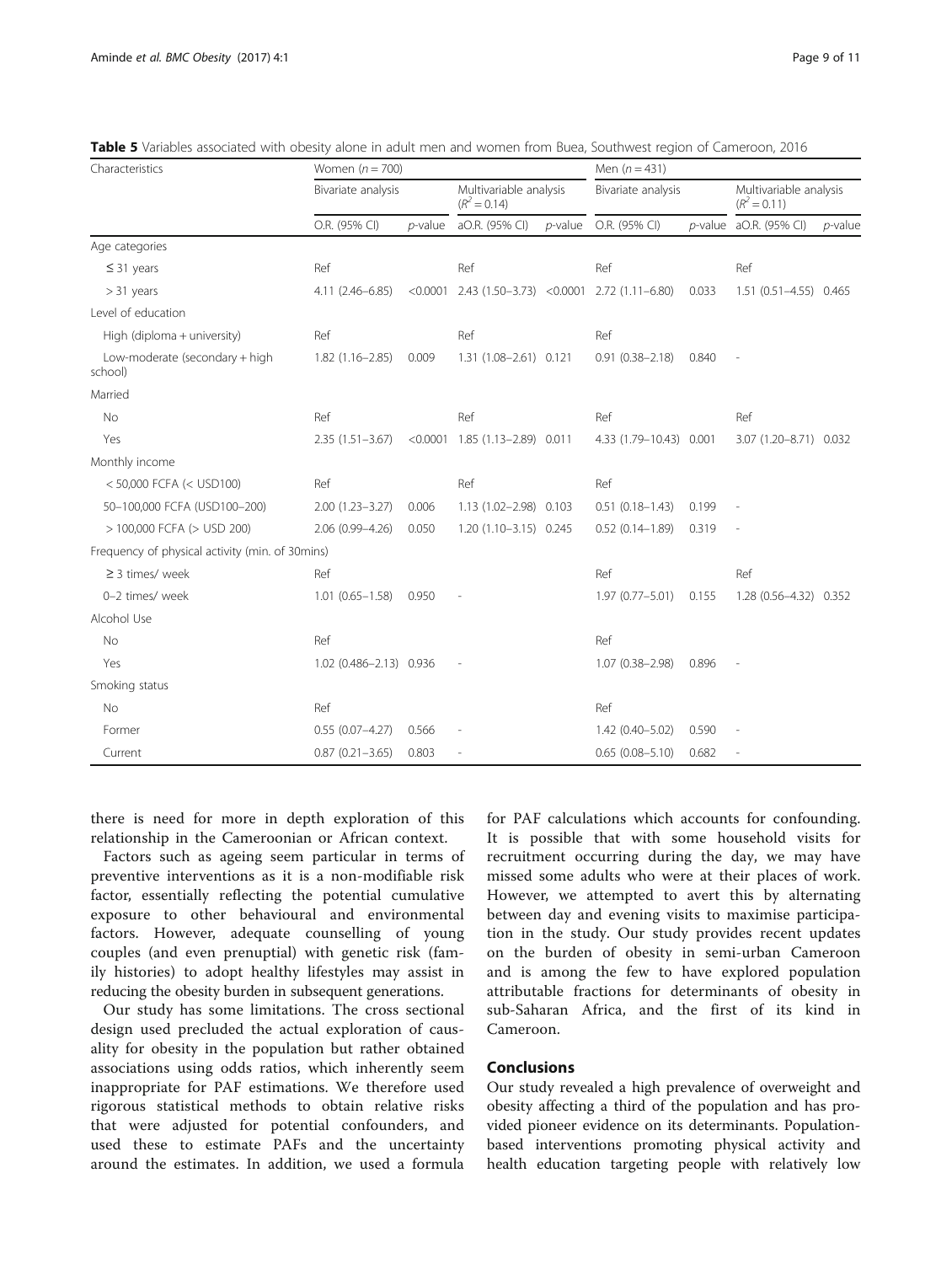| by gender in Buea, Southwest region, Cameroon |                     |                         |                    |  |  |  |  |
|-----------------------------------------------|---------------------|-------------------------|--------------------|--|--|--|--|
| Factor                                        | P<br>(95%CI)        | Adjusted RR<br>(95% CI) | PAF<br>(95% CI)    |  |  |  |  |
| Overweight and Obesity                        |                     |                         |                    |  |  |  |  |
| Women                                         |                     |                         |                    |  |  |  |  |
| Age > 31 years                                | 61.7 (40.0–83.4)    | $1.24(1.05 - 1.42)$     | 11.9 (1.9–24.7)    |  |  |  |  |
| Marriage                                      | 70.3 (41.9–98.6)    | $1.45(1.26 - 1.63)$     | 21.8 (8.6-38.1)    |  |  |  |  |
| Low education                                 | $61.9(57.2 - 66.6)$ | $1.23(1.03 - 1.43)$     | $11.6(1.7-20.0)$   |  |  |  |  |
| High income                                   | 55.9 (43.5 - 68.3)  | $1.13(1.01-1.25)$       | $6.4(0.4 - 13.6)$  |  |  |  |  |
|                                               | 54.2 (32.6–75.8)    | $1.19(1.02 - 1.36)$     | $8.7(0.6 - 20.1)$  |  |  |  |  |
| Physical inactivity                           |                     |                         |                    |  |  |  |  |
| Men                                           |                     |                         |                    |  |  |  |  |
| Age > 31 years                                | 46.0 (19.5 - 72.5)  | $1.25(1.02 - 1.48)$     | $9.2(0.4 - 23.5)$  |  |  |  |  |
| Marriage                                      | $62.3(32.1-92.5)$   | $1.83(1.49 - 2.16)$     | 28.3 (10.6-49.7)   |  |  |  |  |
| Obesity alone                                 |                     |                         |                    |  |  |  |  |
| Women                                         |                     |                         |                    |  |  |  |  |
| Age > 31 years                                | 20.9 (15.5 - 26.5)  | $2.06(1.55 - 2.55)$     | $10.8(5.4 - 16.1)$ |  |  |  |  |
| Marriage                                      | 20.8 (7.9-18.1)     | $1.60(1.12 - 2.08)$     | $7.8(0.8-9.4)$     |  |  |  |  |
| Men                                           |                     |                         |                    |  |  |  |  |
| Marriage                                      | $12.9(4.4 - 21.6)$  | $2.03(1.12 - 2.68)$     | $6.7(1.2 - 13.5)$  |  |  |  |  |

<span id="page-9-0"></span>Table 6 Population attributable fraction estimates for obesity

P prevalence of obese cases exposed to given risk factor, RR relative risk, PAF population attributable fraction

education, high income earners and couples are potential avenues to control the rapidly growing overweight and obesity epidemic in low-income countries.

#### Abbreviations

BMI: body mass index; CVD: cardiovascular disease; PAF: population attributable fraction; RR: relative risk; WHO: World health organization

# Acknowledgements

We thank all the participants who took part in this study as well as the medical students who assisted in the data collection. Sincere thanks to Dr. Mark Jones and Solomon M Woldeyohannes at School of Public Health, The University of Queensland, Australia for proof reading and their advice.

#### Funding

None.

# Availability of data and materials

The authors can be contacted regarding inquiries to the data.

# Authors' contributions

LNA conceived and designed the study, contributed to data acquisition, did the statistical analysis, interpretation of results and wrote the draft manuscript. JAA contributed to data acquisition and reviewed the manuscript. APK & AD contributed to review of the draft manuscript and interpretation of results. JLV contributed to the analysis and interpretation of results and critically revised the manuscript for intellectual content. All authors read and approved the final manuscript.

### Authors' information

LNA: Physician and PhD Candidate at the School of Public Health, University of Queensland, Brisbane, Australia.

JAA: House Officer, Faculty of Health Sciences, University of Buea, Buea, Cameroon.

APK: Professor of Cardiovascular Epidemiology and Prevention, Director, Non-Communicable Diseases Research Unit, South African Medical Research Council and University of Cape Town, South Africa.

AD: Senior Consultant Internist-Cardiologist, Department of Medicine, Douala General Hospital and Faculty of Health Sciences, University of Buea, Cameroon.

LV: Program Director, Master of Public Health Program & Head, Burden of Disease & Cost-effectiveness Unit, School of Public Health, The University of Queensland, Brisbane, Australia.

#### Competing interests

The authors declare that they have no competing interests.

#### Consent for publication

Not applicable for this study.

# Ethics approval and consent to participate

This study has been performed in accordance with the declaration of Helsinki. The Ethics committee of the South West Regional Delegation of the Ministry of Public Health, Cameroon approved the study and written informed consent was obtained from all participants.

#### Author details

<sup>1</sup>The University of Queensland, School of Public Health, Herston, QLD 4006 Australia. <sup>2</sup>Non-communicable Diseases Unit, Clinical Research Education, Networking & Consultancy (CRENC), Douala, Cameroon. <sup>3</sup>Faculty of Health Sciences, University of Buea, Buea, Cameroon. <sup>4</sup>South African Medical Research Council and University of Cape Town, Cape Town, South Africa. 5 Department of Medicine, Douala General Hospital and Faculty of Medicine & Biomedical Sciences, University of Yaoundé, Yaoundé, Cameroon.

# Received: 15 November 2016 Accepted: 19 December 2016 Published online: 07 January 2017

#### References

- 1. World Health Organization (WHO). Obesity and overweight: Fact sheet. 2015. [cited 2016 June 24]. Available from: [www.who.int/mediacentre/](http://www.who.int/mediacentre/factsheets/fs311/en/) [factsheets/fs311/en/](http://www.who.int/mediacentre/factsheets/fs311/en/).
- 2. Parikh NI, Pencina MJ, Wang TJ, Lanier KJ, Fox CS, D'Agostino RB, et al. Increasing trends in incidence of overweight and obesity over 5 decades. Am J Med. 2007;120(3):242–50.
- 3. Schroder H, Elosua R, Vila J, Marti H, Covas MI, Marrugat J. Secular trends of obesity and cardiovascular risk factors in a Mediterranean population. Obesity (Silver Spring, Md). 2007;15(3):557–62.
- 4. Reas DL, Nygard JF, Svensson E, Sorensen T, Sandanger I. Changes in body mass index by age, gender, and socio-economic status among a cohort of Norwegian men and women (1990–2001). BMC Public Health. 2007;7:269.
- 5. Balkau B, Deanfield JE, Despres JP, Bassand JP, Fox KA, Smith Jr SC, et al. International Day for the Evaluation of Abdominal Obesity (IDEA): a study of waist circumference, cardiovascular disease, and diabetes mellitus in 168,000 primary care patients in 63 countries. Circulation. 2007;116(17):1942–51.
- 6. Villamor E, Msamanga G, Urassa W, Petraro P, Spiegelman D, Hunter DJ, et al. Trends in obesity, underweight, and wasting among women attending prenatal clinics in urban Tanzania, 1995–2004. Am J Clin Nutr. 2006;83(6): 1387–94.
- 7. Wang Y, Mi J, Shan XY, Wang QJ, Ge KY. Is China facing an obesity epidemic and the consequences? The trends in obesity and chronic disease in China. Int J Obes (2005). 2007;31(1):177–88.
- 8. NCD Risk Factor Collaboration (NCD-RisC). Trends in adult body-mass index in 200 countries from 1975 to 2014: a pooled analysis of 1698 populationbased measurement studies with 19.2 million participants. Lancet (London, England). 2016;387(10026):1377–96.
- 9. Sartorius B, Veerman LJ, Manyema M, Chola L, Hofman K. Determinants of Obesity and Associated Population Attributability, South Africa: Empirical Evidence from a National Panel Survey, 2008–2012. PloS One. 2015;10(6), e0130218.
- 10. Okpechi IG, Chukwuonye II, Tiffin N, Madukwe OO, Onyeonoro UU, Umeizudike TI, et al. Blood pressure gradients and cardiovascular risk factors in urban and rural populations in Abia State South Eastern Nigeria using the WHO STEPwise approach. PloS One. 2013;8(9), e73403.